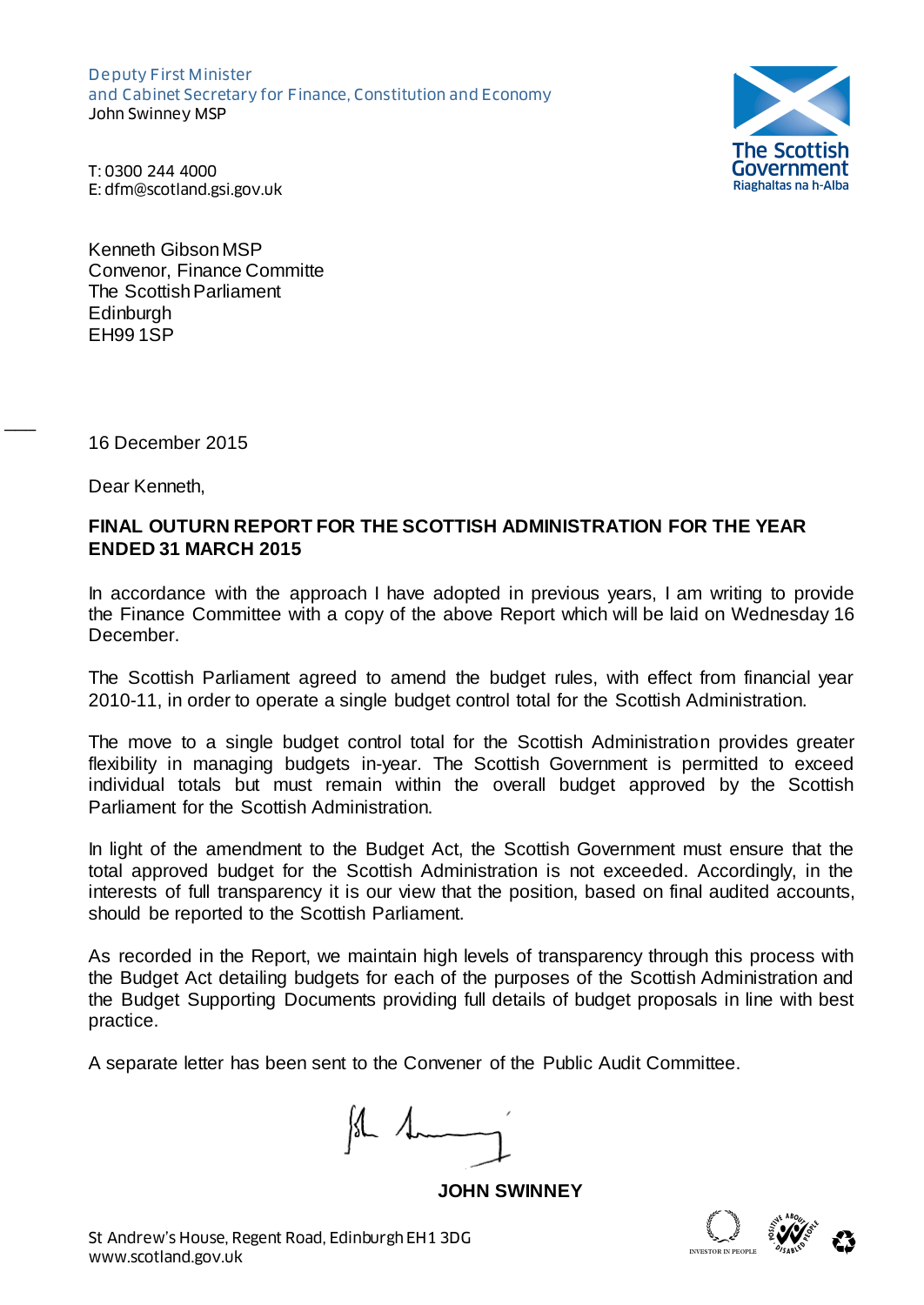

# **Final Outturn Report for the Scottish Administration for the year ended 31 March 2015**

**Laid before the Scottish Parliament By the Scottish Ministers 16 December 2015**

**SG/2015/252**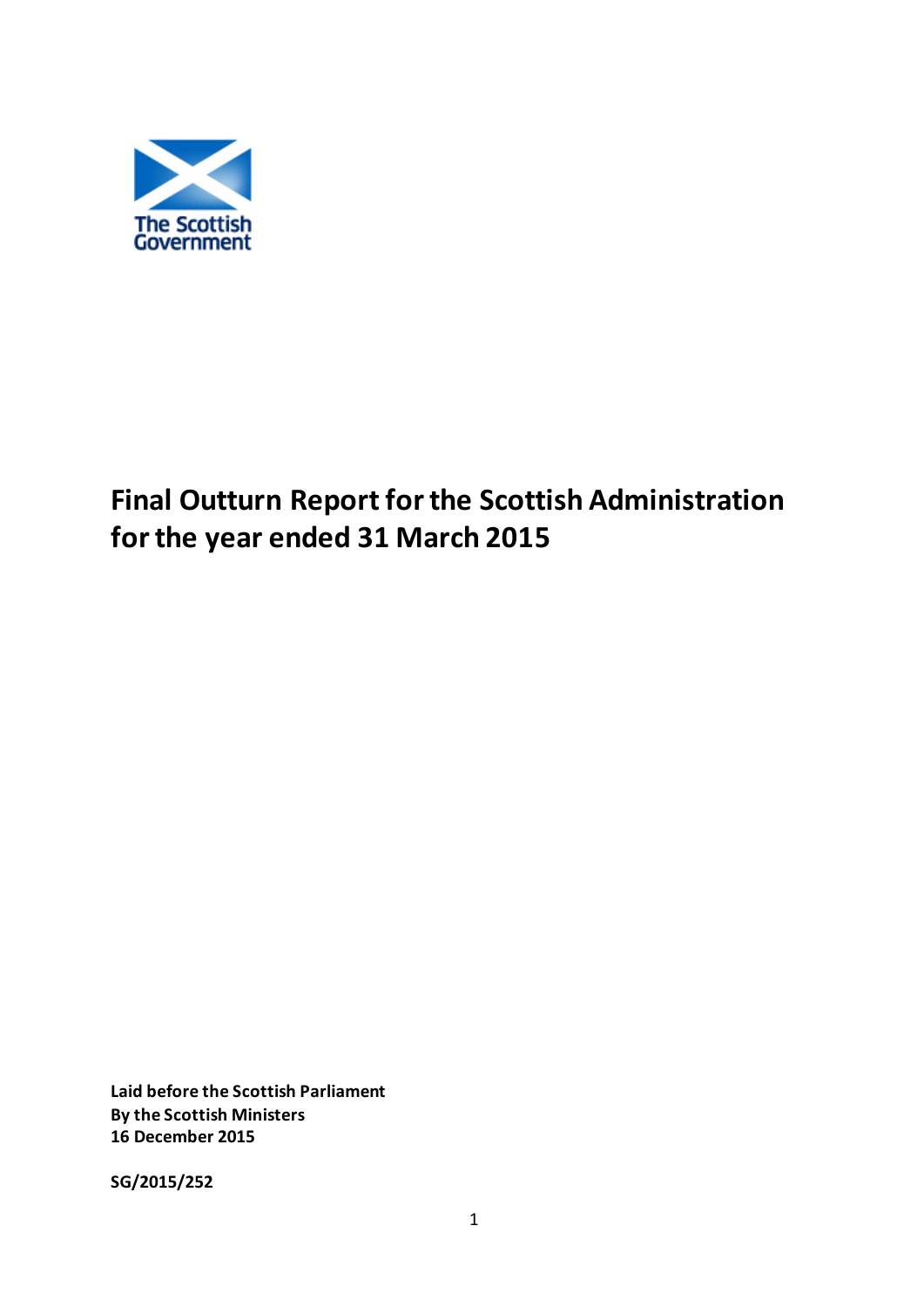#### **Purpose**

1. The purpose of this Report is to present a statement of total outturn for the financial year 2014-15 against the final budget for the Scottish Administration as approved by the Scottish Parliament.

#### **Background**

- 2. With the agreement of the Scottish Parliament, budget rules were amended with effect from financial year 2010-11, in order to operate a single budget control total for the Scottish Administration.
- 3. There is no loss of transparency through this process with the Budget Act detailing budgets for each of the purposes of the Scottish Administration and the Budget Supporting Documents providing full details of budget proposals in line with best practice.
- 4. The move to a single budget control total for the Scottish Administration provides greater flexibility in managing budgets in-year. The Scottish Government is permitted to exceed individual totals but must remain within the overall budget approved by the Scottish Parliament for the Scottish Administration.

#### **Final Outturn Report for the year ended 31 March 2015**

- 5. This amendment to the Budget Act requires the Scottish Government to ensure that the total approved budget for the Scottish Administration is not exceeded. In the interests of full transparency it is our view that the position, based on final audited accounts, should be reported to the Scottish Parliament.
- **6.** As reported in The Scottish Government Consolidated Accounts for the year ended 31 March 2015, an underspend of £347 million is recorded which represents 1.1 per cent of the Parliamentary budget for the Scottish Government.
- **7.** The NHS and Teachers' Pension Schemes recorded an underspend of £21 million against an approved Parliamentary budget of £3.6 billion for the Pension Schemes. The Pension Schemes are classed as Annually Managed Expenditure.
- **8.** Finally, after including other minor movements, the overall position for the bodies within the Scottish Administration family is an underspend of £370 million against the approved Parliamentary budget of £36,737 million which represents 1 per cent of the budget.
- 9. The budget approved by the Scottish Parliament is set on a different basis from the Scottish HM Treasury budget controls. The Deputy First Minister and Cabinet Secretary for Finance, Constitution and Economy provided provisional outturn figures against the HM Treasury budget controls in June and will confirm the final position with the Chief Secretary to the Treasury in January 2016.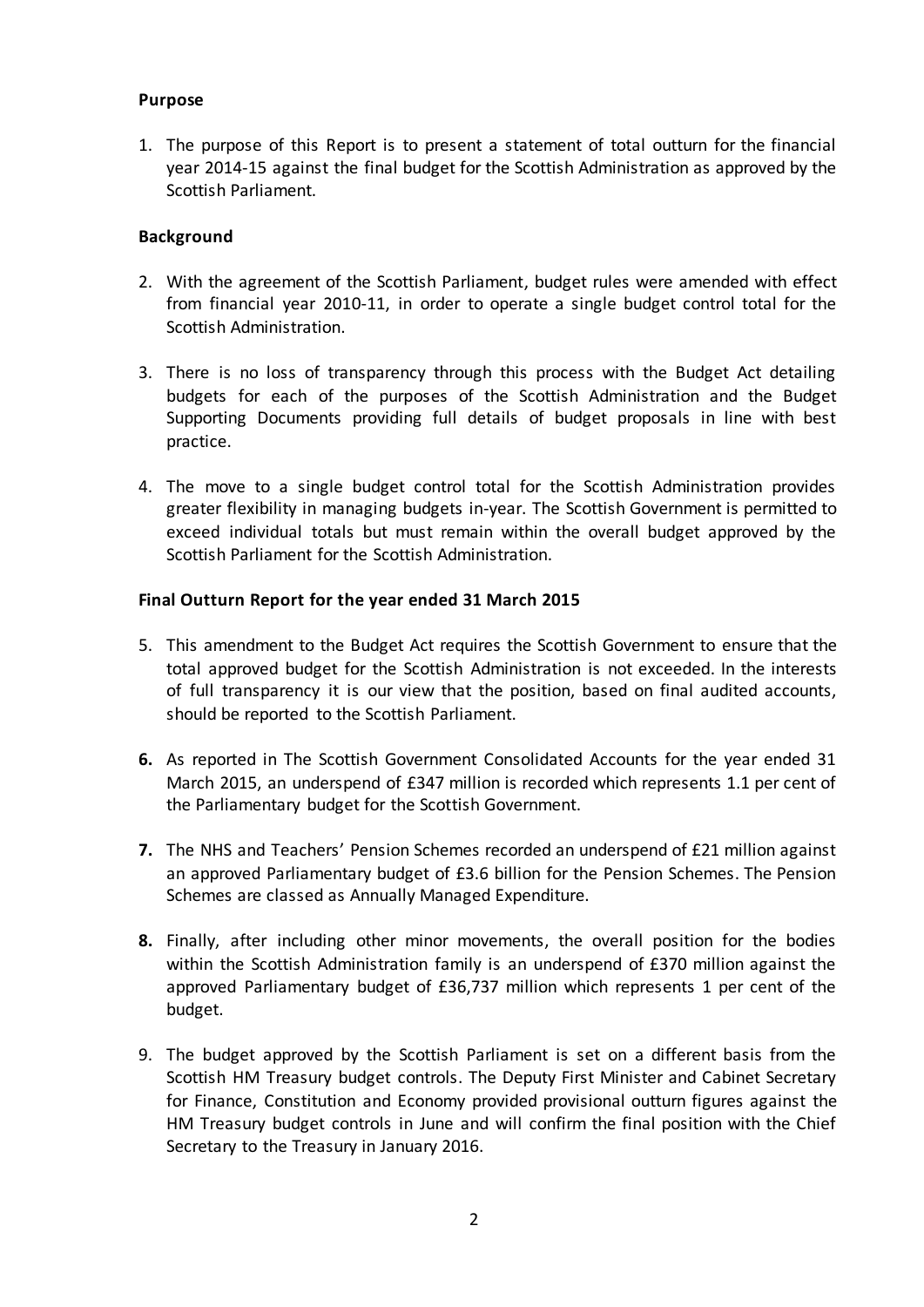- 10. As notified to the Parliament in June, the cash underspend for 2014-15 is around £200 million and this is carried into the current financial year as planned. This funding is already factored into the 2015-16 budget plans approved by the Scottish Parliament in February so is therefore not available for redeployment.
- 11. The balance of the reported underspend relates to 'non-cash' budgets which, due to HM Treasury budgeting rules, cannot be spent on goods and services as this funding is provided specifically to meet the differences in non-cash accounting estimates in areas such as the depreciation of assets.
- 12. The Scottish Government's approach means that budgets are carefully managed across more than one year with some funding carried forward into the next year where needed. This approach represents sensible budgeting reflecting fluctuations in cost and demand across the spending review period and ensures there is no loss of spending power in Scotland.
- 13. A summary of the 2014-15 variances is provided for information at Annex 1.

**Scottish Government Finance Directorate 16 December 2015**